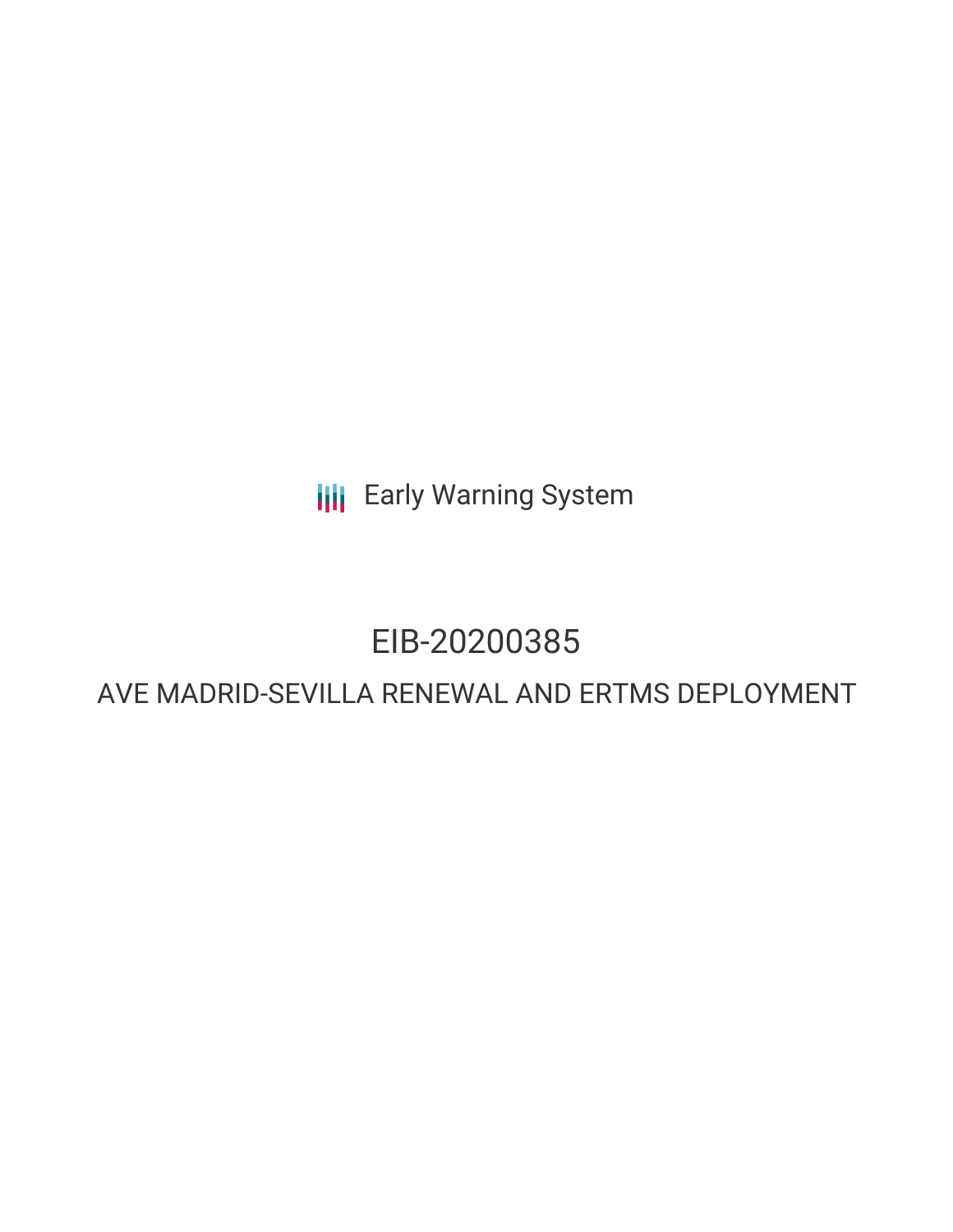

### **Quick Facts**

| <b>Countries</b>               | Spain                          |
|--------------------------------|--------------------------------|
| <b>Financial Institutions</b>  | European Investment Bank (EIB) |
| <b>Status</b>                  | Approved                       |
| <b>Bank Risk Rating</b>        | U                              |
| <b>Voting Date</b>             | 2020-11-18                     |
| <b>Borrower</b>                | ADIF ALTA VELOCIDAD            |
| <b>Sectors</b>                 | Transport                      |
| <b>Investment Type(s)</b>      | Loan                           |
| <b>Investment Amount (USD)</b> | \$379.05 million               |
| <b>Loan Amount (USD)</b>       | \$379.05 million               |
| <b>Project Cost (USD)</b>      | \$758.11 million               |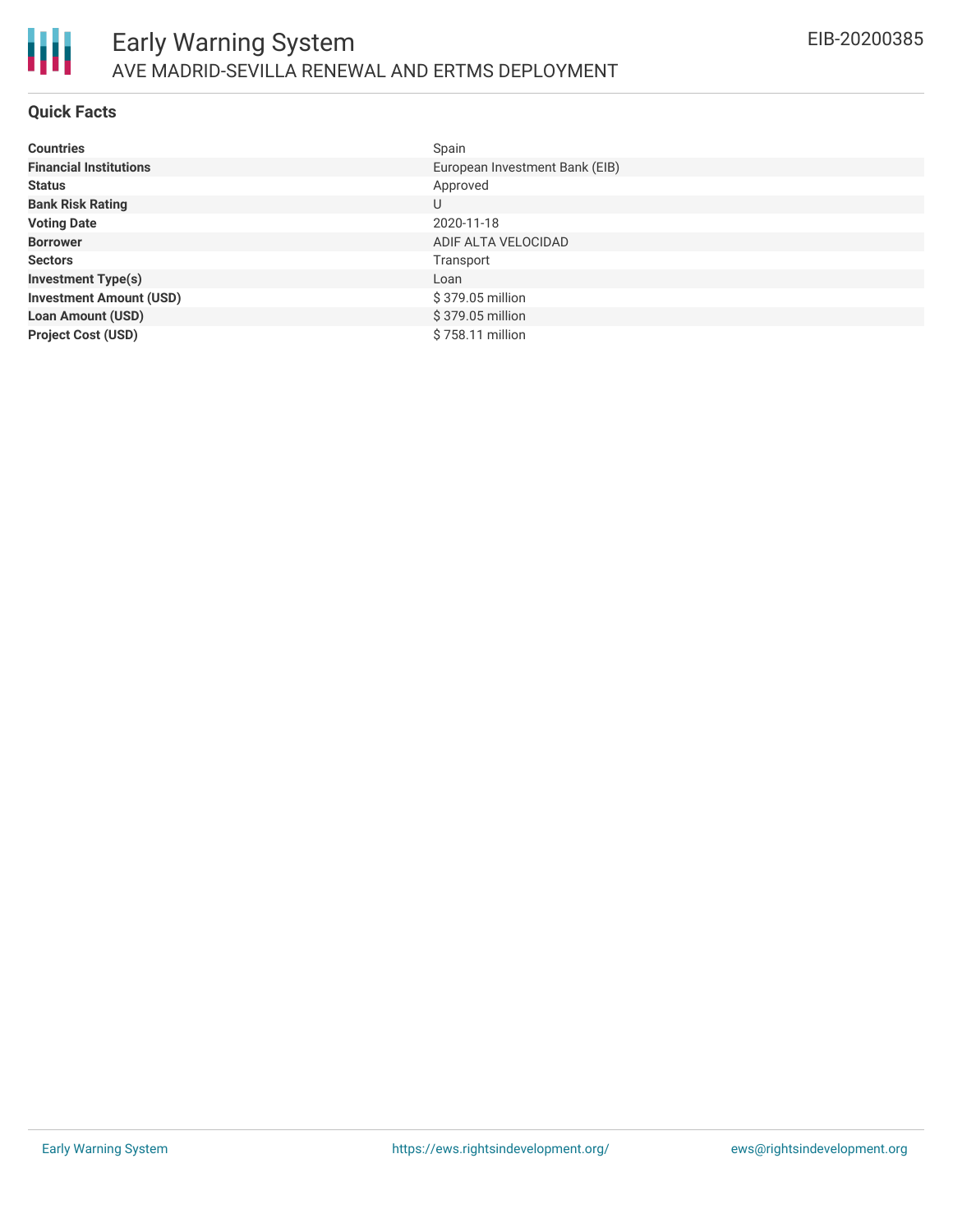



### **Project Description**

The project consists of the renewal of the high-speed railway line Madrid-Sevilla (470km), including renewal of civil works, tracks, electrification, signalling and telecoms, as well as deployment on the line of the European Railway Traffic Management System (ERTMS).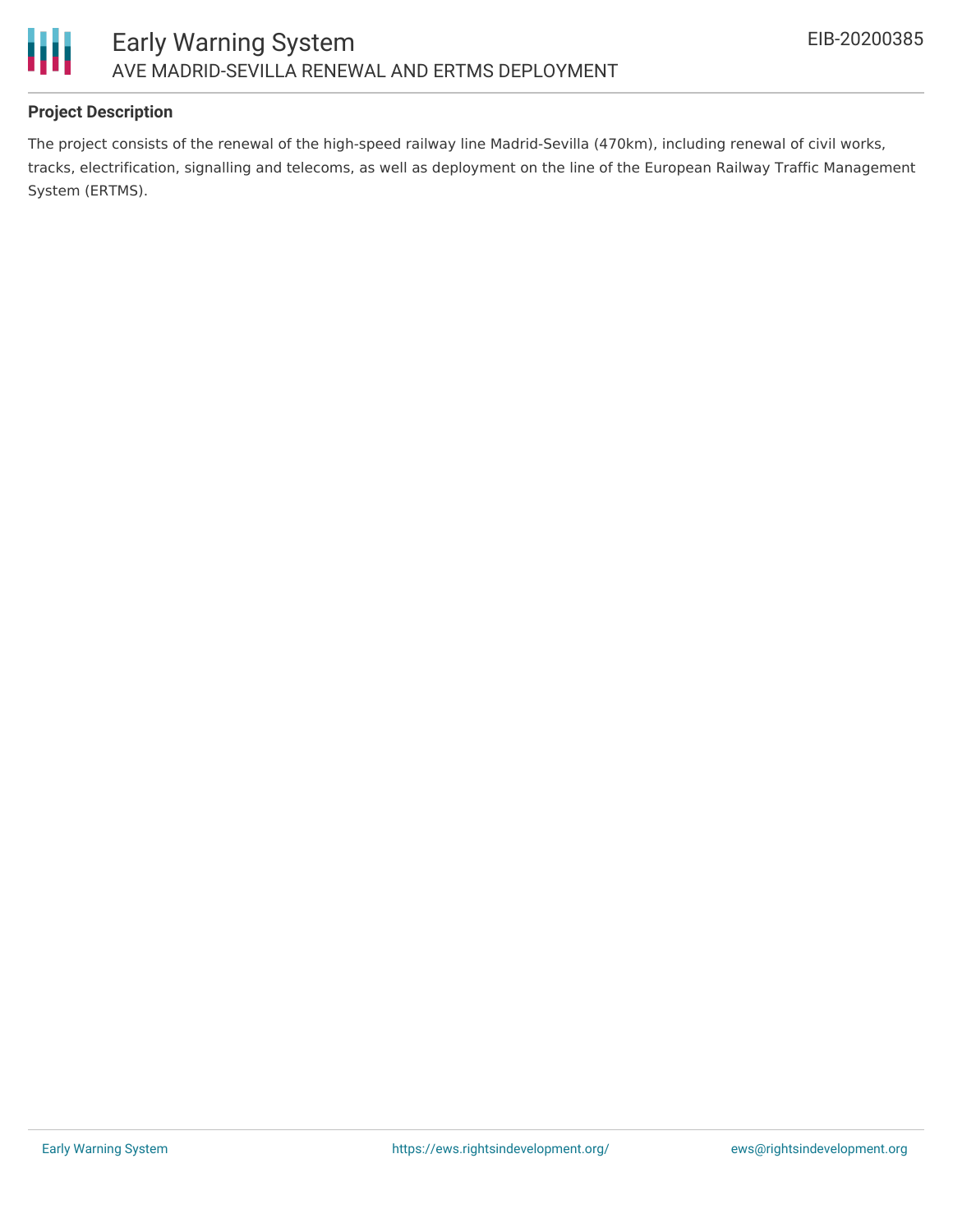

### **Investment Description**

European Investment Bank (EIB)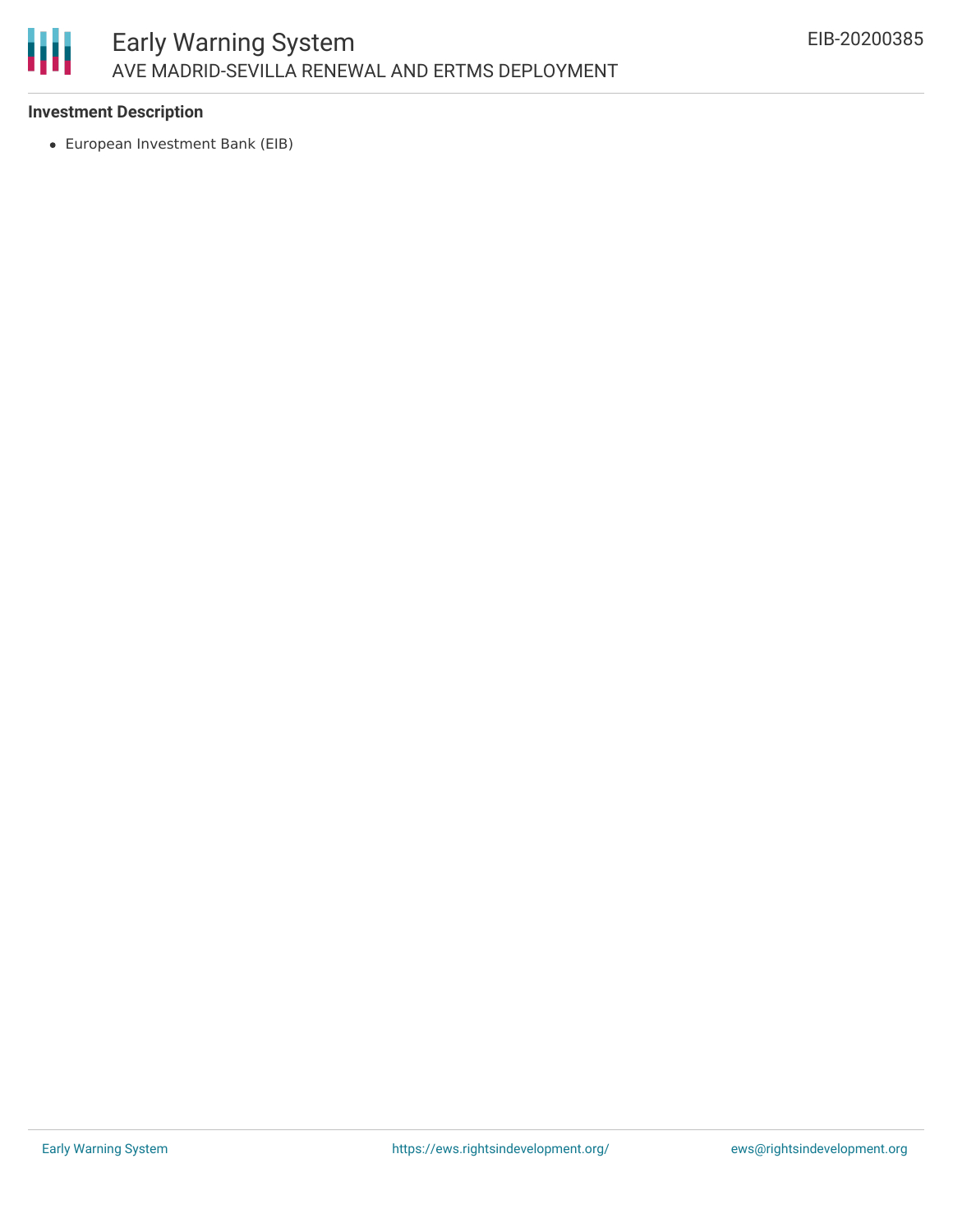# 冊

### Early Warning System AVE MADRID-SEVILLA RENEWAL AND ERTMS DEPLOYMENT

| <b>Private Actor 1</b> | <b>Private Actor</b><br>l Role. | <b>Private Actor</b><br><b>Sector</b> | <b>Relation</b> | <b>Private Actor 2</b> | <b>Private Actor</b><br>2 Role | <b>Private Actor</b><br>2 Sector |
|------------------------|---------------------------------|---------------------------------------|-----------------|------------------------|--------------------------------|----------------------------------|
| $\sim$                 |                                 | $\sim$                                |                 | Adif Alta Velocidad    | Client                         | $\sim$                           |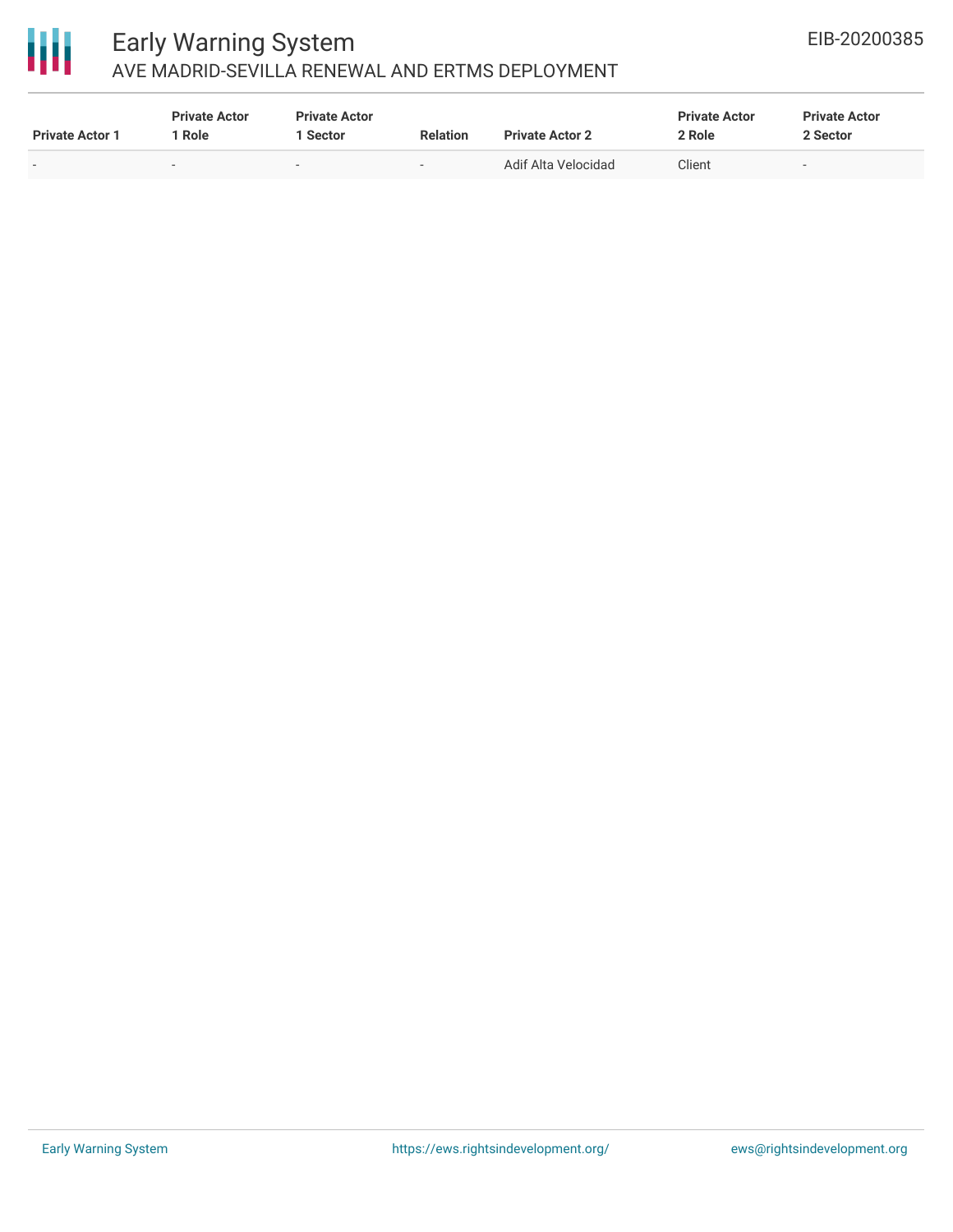### **Contact Information**

No contact information provided at the time of disclosure.

#### **ACCESS TO INFORMATION**

You can submit an information request for project information at: https://www.eib.org/en/infocentre/registers/requestform/request-form-default.htm

#### **ACCOUNTABILITY MECHANISM OF EIB**

The EIB Complaints Mechanism is designed to facilitate and handle complaints against the EIB by individuals, organizations or corporations affected by EIB activities. When exercising the right to lodge a complaint against the EIB, any member of the public has access to a two-tier procedure, one internal - the Complaints Mechanism Office - and one external - the European Ombudsman. A complaint can be lodged via a written communication addressed to the Secretary General of the EIB, via email to the dedicated email address: complaints@eib.org, by completing the online complaint form available at the following address: http://www.eib.org/complaints/form via fax or delivered directly to the EIB Complaints Mechanism Division, any EIB local representation office or any EIB staff. For further details, check:

http://www.eib.org/attachments/strategies/complaints\_mechanism\_policy\_en.pdf

When dissatisfied with a complaint to the EIB Complaints Mechanism, citizens can then turn towards the European Ombudsman. A memorandum of Understanding has been signed between the EIB and the European Ombudsman establishes that citizens (even outside of the EU if the Ombudsman finds their complaint justified) can turn towards the Ombudsman on issues related to 'maladministration' by the EIB. Note that before going to the Ombudsman, an attempt must be made to resolve the case by contacting the EIB. In addition, the complaint must be made within two years of the date when the facts on which your complaint is based became known to you. You can write to the Ombudsman in any of the languages of the European Union. Additional details, including filing requirements and complaint forms, are available at: http://www.ombudsman.europa.eu/atyourservice/interactiveguide.faces